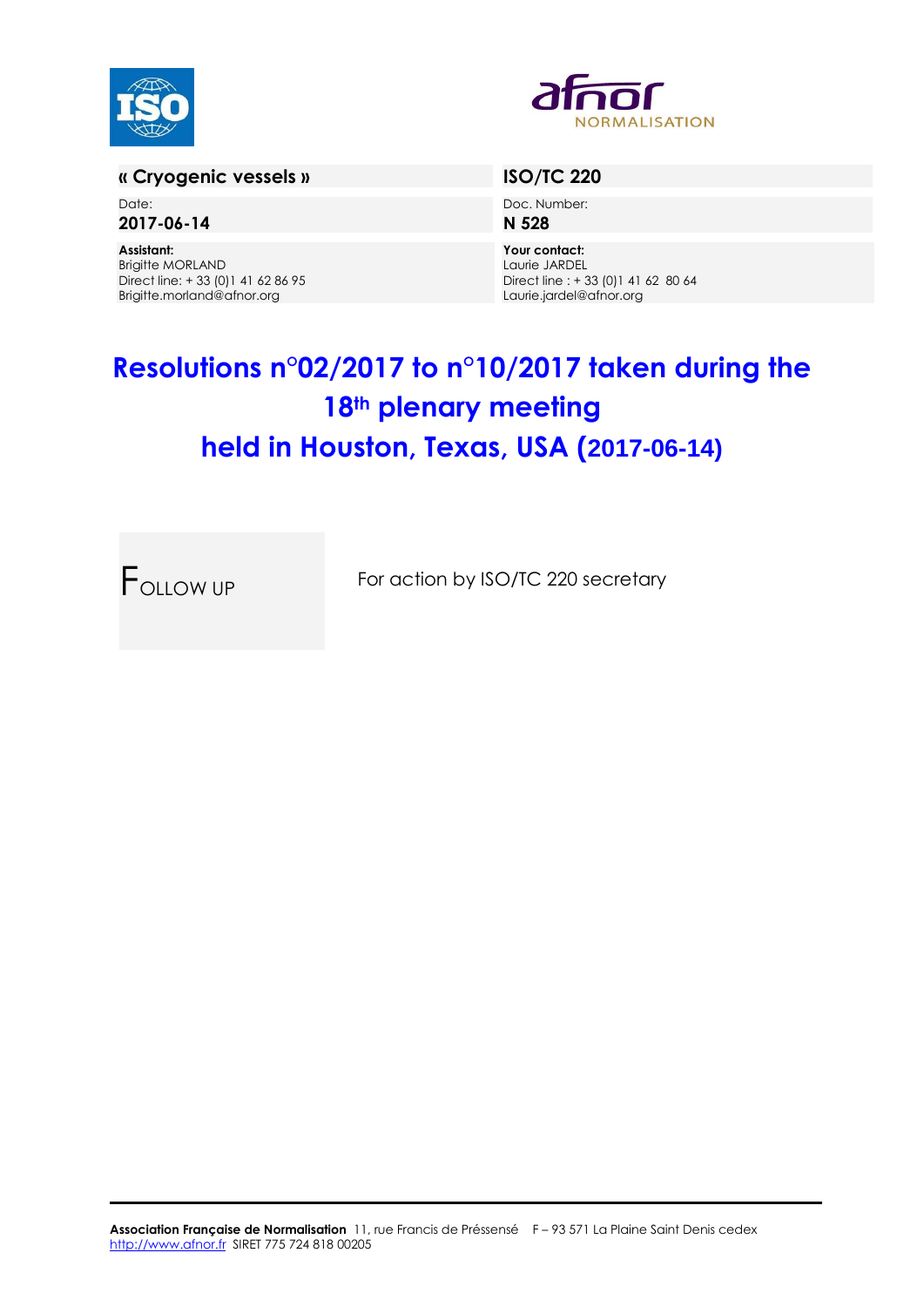### **Resolution 02/2017 taken by ISO/TC 220 on 2017-06-14**

**Subject:** Reappointment of WG convenors

ISO/TC 220 decided to reappoint:

- Mr Hervé Barthélémy as convenor of WG 1 "Design and construction"
- Mr Wolfgang Otte as convenor of WG 2 "Operational requirements"
- Mr Alex Varghese as convenor of WG 3 "Supporting standards"

For a period of 3 years starting on 2017-06-14.

Unanimous

#### **Resolution 03/2017 taken by ISO/TC 220 on 2017-06-14**

**Subject:** Revision of ISO 21011:2008 "Cryogenic vessels – Valves for cryogenic service"

ISO/TC 220, noting the result of the systematic review in document N 494 and the German proposal to revise the standard, decided to revise ISO 21011:2008 "Cryogenic vessels – Valves for cryogenic service":

- Development track: 3 (36 months)
- the current scope is confirmed
- project leader: Alex Varghese (VARGHEAP@gardnercryo.com)
- WG in charge: WG 3 "Supporting standards"
- P-members committing to participate actively: [experts on WG 3]

The revision will start at stage 20.00.

### Unanimous

#### **Resolution 04/2017 taken by ISO/TC 220 on 2017-06-14**

**Subject:** Amendment to ISO 21013-2:2007 "Cryogenic vessels – Pressure-relief accessories for cryogenic service -- Part 2: Non-reclosable pressure-relief devices"

ISO/TC 220, noting the result of the systematic review in document N 495 and the German proposal to revise the standard, decided to amend ISO 21013-2:2007 "Cryogenic vessels – Pressure-relief accessories for cryogenic service -- Part 2: Non-reclosable pressure-relief devices":

- Development track: 12 months
- the current scope is confirmed
- project leader: Alex Varghese (VARGHEAP@gardnercryo.com)
- WG in charge: WG 3 "Supporting standards"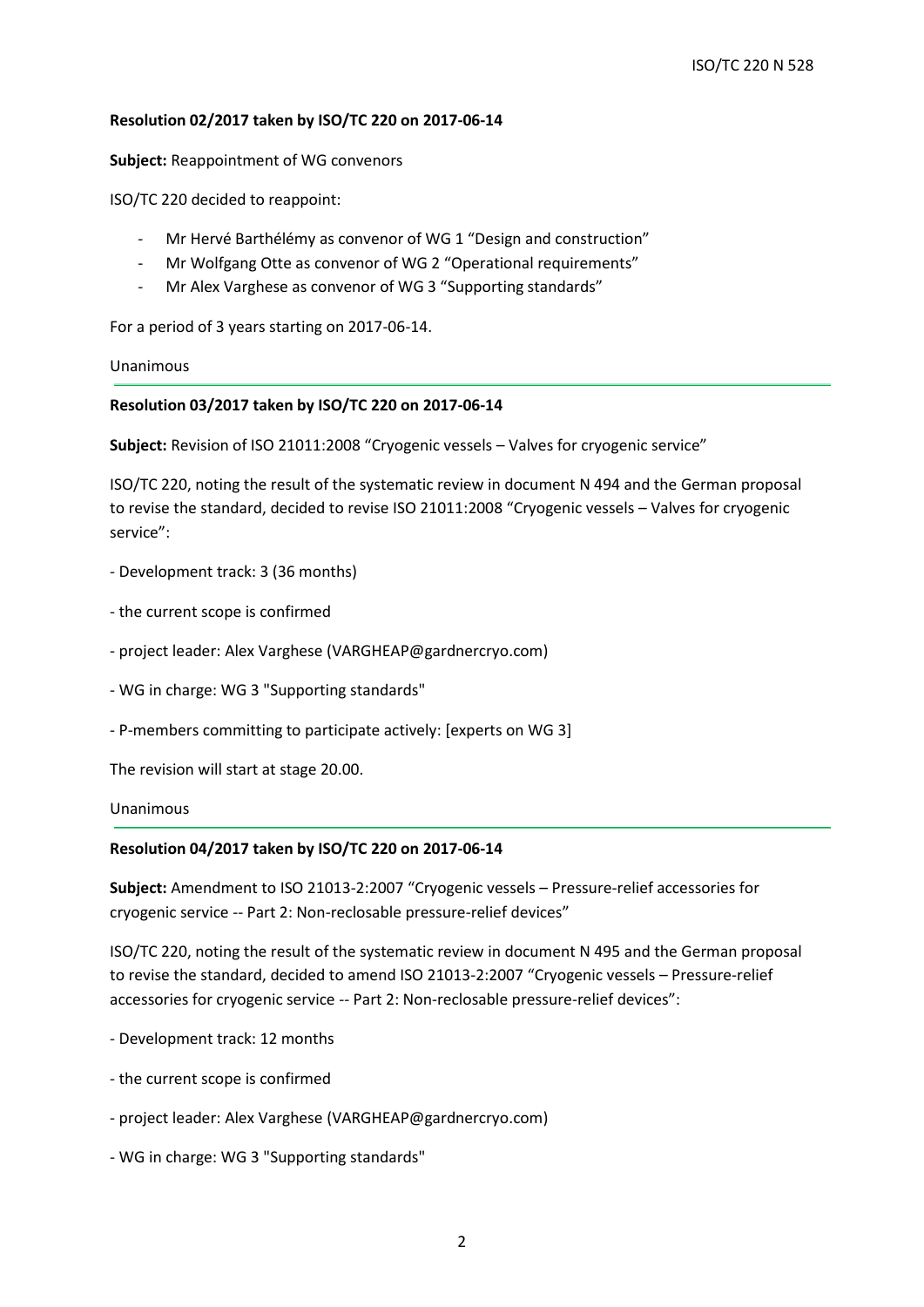- P-members committing to participate actively: [experts on WG 3]

The revision will start at stage 40.00.

Unanimous

### **Resolution 05/2016 taken by ISO/TC 220 on 2016-06-08**

**Subject:** 9 months extension for ISO 21028-2

#### ISO/TC 220

- Noting the comments received during the second DIS enquiry in document for ISO/DIS 21018-2.2 "Cryogenic vessels – Toughness requirements for materials at cryogenic temperature – Part 2: Temperatures between -80 degrees C and -20 degrees C"
- Asked for a 9 months extension to prepare the draft standard for FDIS enquiry.

|    | Current    | Proposed   |
|----|------------|------------|
| ıs | 2017-02-16 | 2017-11-16 |

#### Unanimous

#### **Resolution 06/2017 taken by ISO/TC 220 on 2017-06-14**

# **Subject:** Change of time frame

#### ISO/TC 220

- Noting the report of WG 3 in document N 519 for ISO/ NP 21014 "Cryogenic vessels -- Cryogenic insulation performance"
- Requested to ISO/TC 220 secretariat to change the time frame from 36 months to 48 months.

|     | Current    | Proposed   |
|-----|------------|------------|
| DIS | 2017-08-06 | 2018-08-06 |
| IS  | 2018-08-06 | 2019-08-06 |

#### Unanimous

# **Resolution 07/2017 taken by ISO/TC 220 on 2017-06-14**

**Subject:** 2018 plenary meeting and future meetings

ISO/TC 220 approves the dates of June 4 to 6 2018, for the 19th ISO/TC 220 plenary meeting.

ISO/TC 220 accepts with appreciation the French delegation's proposal to have the meeting hosted by AFNOR in Paris, France.